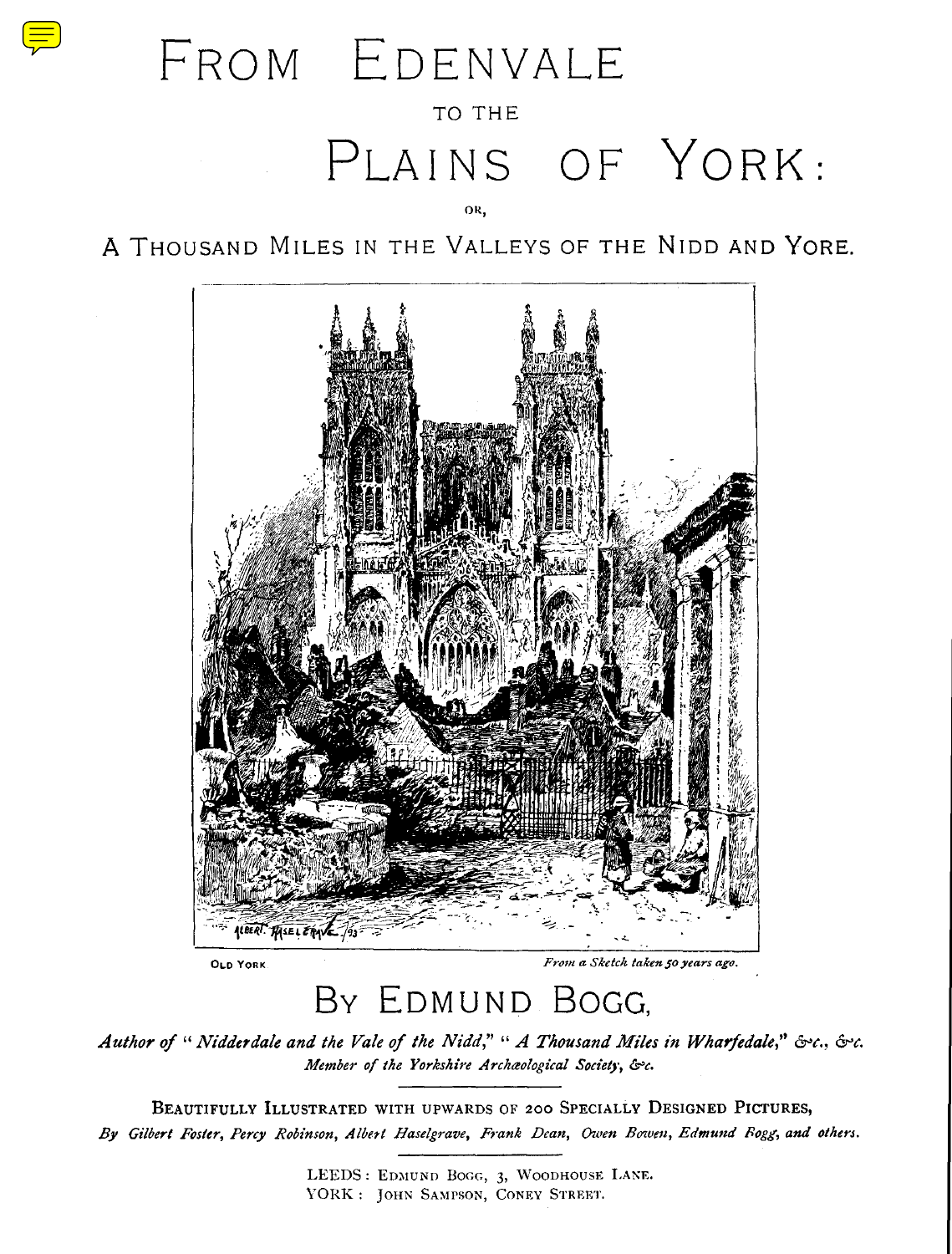

CONTENTS .

# **CHAPTER** I. **PAGE.**

A brief description of the interesting places in the vales of the Yore and the Nidd

# CHAPTER II.

A Retrospective Sketch ; The Brigantes; Druidism; Queen Cartismandau; Caractacus, 'a prisoner, is taken to Rome ; The subjection of the Brigantes by Rome ; The invasion of the Saxons and the dispersion of the old Celtic race ; Gregory the Great and the tale of the Slave Market ; The conversion of Saxons by the Romish Church; Edwin, Prince of Deira ; The destruction of the Heathen Gods, Woden and Thor, and the Baptism of the Angles by Paulinus in the Swale and the Yore ; The Battle of Heathfield and death of Edwin ; Winwoed Field and the death of Penda ; Noble and shining lights in the Saxon Church ; The invasion of the Danes and capture of York ; Rule in Northumbria ; Harold of Westfold : a tradition ; Siward the Jarl : a dramatic death scene ; Troubles in Northumbria during the rule of Tosti ; Is expelled, &c . ; Unfurls the Viking standard ; Joins Hardrada ; Invades Northumbria ; The Battle of Stamford Bridge ; Hardrada and Tosti are slain and the Norwegian fleet dispersed; The conquest of England by the Normans ; Battle of Hastings and death of Harold ; The Rebellion of the Anglo-Danish people in Northumbria; Capture of York and re-capture by the Normans ; Retaliation and devastation of Northumbria by the conquerors ; Uprearing of mighty strongholds ; Death scene and burial of the Norman King

# CHAPTER III.

NUNMONKTON : Its origin ; The Church of St. Mary; The village and neighbourhood;<br>NEWTON-ON-OUSE; BENINBROUGH; In the Ainsty **Country ;** The Red **House :** a **des-**criptive sketch ; Moor MONKTON ;A Thunderstorm ; MArSTON Village, &c. 33 to 41

# **CHAPTER IV.**

**Marston** Fight ; General **description ;** Flight **an d** chase of a Cavalier bearing the news to the Garrison of **Knaresborough ;** Safe **arrival** and death of his steed ; Wilstrop Hall and

# **CHAPTER** *IV.— Continued.* **PAGE.**

 $Richard Harrison; TockWITHVillage; BIL-$ **TON and SINNINGTHWAITE ; Bilton Church,** &c . ; Its ancient features ; Skewkirk Ferry; KIRK HAMMERTON ; The old Saxon Church; GREEN HAMMERTON; A Village Feast; Original Characters ; The Upland Country 42 to 52

# CHAPTER V.

The OUSEBURN Villages : A vivid description<br>of bygone times ... ... ... ... 53 to 64 of bygone times ... ... ...

# CHAPTER VI.

WHIXLEY ; Christopher Tancred, his curious will, &c. ; The Church ; ALLERTON ; The Mauleverers ; The Hall ; The Church and Tombs of the Mauleverers ; The Vale of Yolk, &c . ; Thornville Hall, formerly the abode of Colonel Thornton ; Famous Race on Knavesmire ; Tale of the Miller, &c. ; HUNSINGORE ; A Parson in the Stocks; COWTHORPE Oak ; Anecdotes of the Village and Church ; Guy Fawkes ; INGMANTHORPE; A Submerged Forest ; Farmer Smith's old Grey Mare ... ... ... ...

#### CHAPTER VII.

The CRIMPLE Country; ALMES CLIFF; BRACKEN-THWAITE; Harry Buck the Wise Man; King Charles, &c. ; PANNAL ; A rural Village ; Description of the Church ; Pannal Hall and the Tancreds; FOLLIFOOT; A Village Picture; SPOFFORTH: Its early History ; The Wars of the Percys : Otterburn and Shrewsbury ; Death of Hotspur and capture of Douglas ; Battle of Bramham Moor ; Defeat of the Rebels ; A Percy slain by the mob at Topcliffe ; Spofforth Castle and the Church, &c.; Blind Jack's Grave; NORTH DEIGHTON; A June Eve; Ancient<br>Burial Mounds; KIRK DEIGHTON; A scene<br>of beauty; The Church; The Tomb of<br>Merleswyn and the De Ross Family ... 76 to 90

# **CHAPTER** VIII.

RIBSTONE ; A description of the Knight Templars ; Charles **Brandon ; Th** riche Family ; The Church of St. Andrew's ;<br>
Goldsborough **Hall** ; The Huttons, the<br>
Byerleys and Lascelles' ; The Church and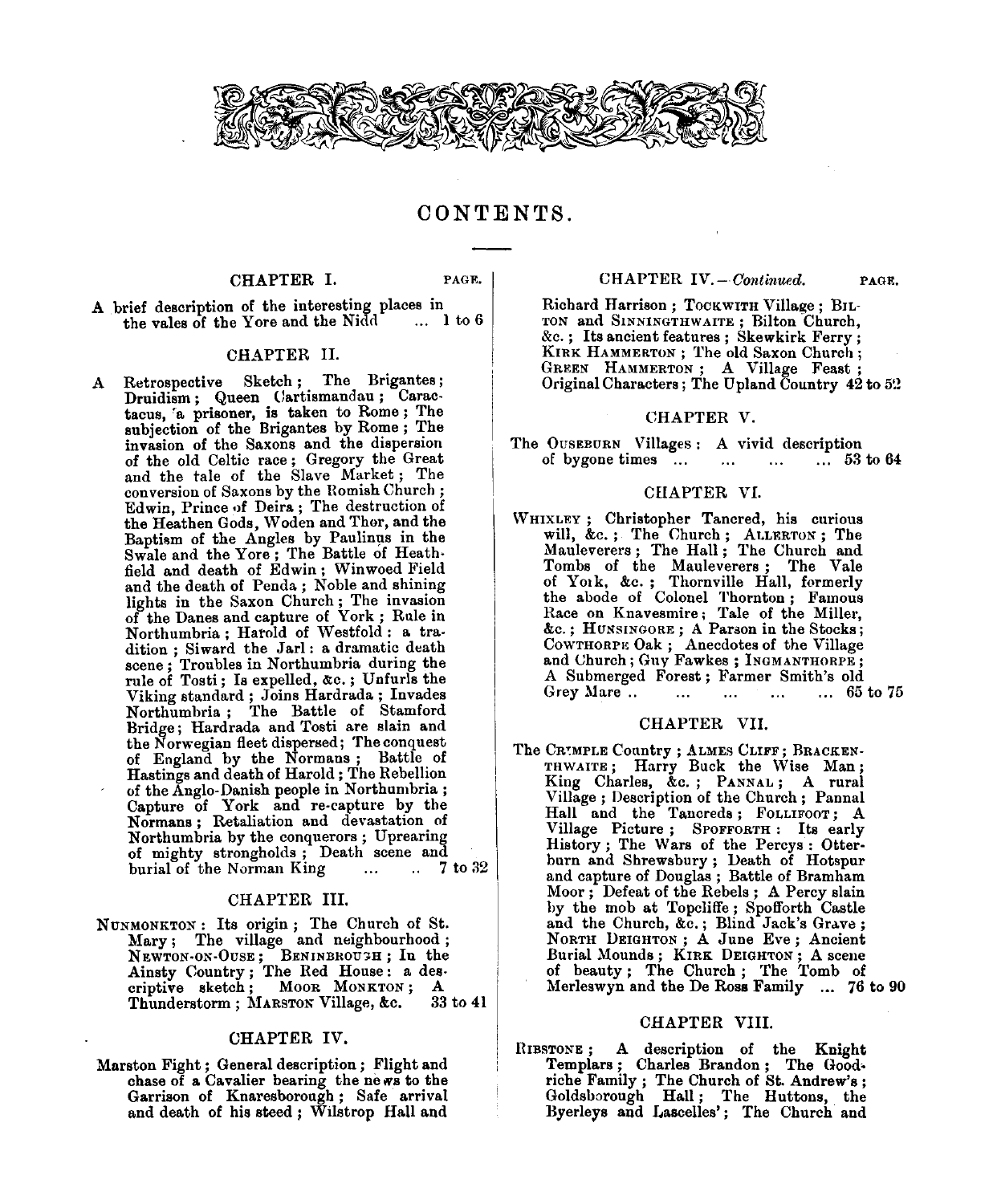#### **CHAPTER VIII.—Continued. PAGE.**

Tombs of the Templars ; **Goldsborough** Mill ; Grimbald Bridge ; St. Robert's Cave; Birkham Deeps and Grimbalds Craggs; PLUMPTON ; Anecdote of Gilbert de Plumpton ; The Artist's Model, an original character ; Abbey House ; Simpson's Cave and St. Robert's Chapel ...

# CHAPTER IX,

**KNARESBOROUGH ;** A Retrospective Sketch ; Eustace Fitz John and Hubert De Burgh; Richard, Earl of Cornwall; The legend of<br>
"Old Town Bay"; Edmund Plantagenet;<br>
Piers Gaveston; A Scottish Raid; Edward<br>
III. and his good Queen Phillippa; The days of Chivalry ; The Civil War ; Knaresborough in a state of Siege ; The Surrender ; A Story of the Siege; Description of the Castle: The Church of Saint John ; The Slingsby Chapel and the Slingsbys ; A Melancholy Accident ; E. Hargrove ; The Historian's Grave ; Tale of Cromwell ; Sketch of old Knaresborough ; Saint Robert ; Mother Shipton ; Eugene Aram and Blind Jack, etc.; Scriven Hall ; SCOTTON Village ; The be Brus Family ; The home of Guido Fawkes ; Scotton Banks ; Nidd Hall ; Bilton Fields and Conyngham House ; The Nidd at Bilton Banks; A Sunset Scene ...

#### CHAPTER X.

**HARROGATE :** A Descriptive Sketch ; A Royal Wedding Day ; An Ancient Forest ; Celtic, Roman, and Saxon Occupation ; William the Conqueror and the Red King; The Outlaws<br>Robin Hood ; A Sketch of Forest Life Haverah Park, origin of its name; Legend; The Destruction of the Forest The gradual uprearing of a Beautiful Town; The Medicinal Springs ; Harrogate at the beginning of the present Century ; Magnificent Scene from Harlow's Hill ; The Nidd as a fishing ground ; Fishing Tales ; The Landlord Outwitted ; KILLINGHALL ; Leaven Hall ; Ripley Bridge and the old Water Mill ; A Summer Idyll ; The Village of RIPLEY ; A Legend of Ancient Days ; Oliver Cromwell and Dame Ingleby ; Sir George Ripley ; The Castle and Church of All Saints ; The Ingleby Chapel and Tombs of the Inglebys ; Ancient Weeping Cross, etc.; BISHOP THORNTON; Brimham Lodge and<br>Sir Richard Gresham; Brimham Hall; Sir Richard Gresham; Thornton Beck and Shaw Mills, and forward to the river again ; **HAMPSTHWAITE ;** The Church and its Associations ; Blind Peter; Village Life half a Century ago ; William Makepeace Thackeray ; Tang Beck ;A **Footpath** by the Nidd ; BIRSTwITH Village; The Beautiful **Sanctuary ; A Symphony;**

The **Graveyard ;** A Riverside Picture ; CLINT and the Swale Family ; BURNT **YATES** and DARLEY ; CINDER HILLS ; Stumps Lane ; A Foul Murder; A Story of Civil War; Darley Beck and Padside Hall ; Tradition of a Knight of the Ingleby Family ; Upper Nidderdale in general; A Sketch by W.H.<br>Daykin ... ... ... ... ... 126 t  $\ldots$   $\ldots$   $\ldots$  126 to 158

# CHAPTER XI.

BRIMHAM ROCKS ; FELL BECK ; Tales of Barguests and other Eerie Forms; Ancient<br>House; Fell Beck and SMELTHOUSE;<br>WILSILL, BISHOPSIDE and BEWERLEY 159 to 163

#### CHAPTER XII.

PATELEY BRIDGE: Brief Description; The Nidderdale Rant, etc.; The Renowned<br>Brothers Sinclair; The Pates; Bewerley<br>Hall and the Yorke Family; Fishpond<br>Wood; FAVENSGILL, Raven's Nest and<br>Bewerley Moors; The Sabbath Bells;<br>GuyscLIFFE; The Folly and Tarn; CASTLE-<br>S Old World Customs and Beliefs still existing in the Dales; FOUNTAINS EARTH, STONEBECK *DOWN,* and STONEBECK UP ; WATH Wood and Waterfall ; Pack Horse Bridge ; A Funeral Procession; SIGSWORTH and ROBIN HOOD;<br>A Moorland Tramp; Merryfield Glen; Moorland Tramp; Merryfield Glen; HEATHFIELD ; Gowthwaite Hall ; The Compensation Reservoir ; RAMSGILL and Eugene Aram ; LOFTHOUSE; Story of John Imeson; HOWSTEAN Gorge and Tom Taylor's chamber; A hoard of Coins ; BLAYSHAW BENTS ; MID-DLESMOOR ; A Scene from the Graveyard; Dead Man's Hill and the Missing Pedlars; Stanzas to the Nidd, by W. C. Rushton 164 to 184

# CHAPTER XIII.

A Rambler's Reminiscences of Upper Nidderdale,<br>by J. T. Lowe ... ... ... 185 to 191 by J. T. Lowe . . . . . . ' . . . 185 to 191

### CHAPTER XIV.

The Source of the Rivers; A Wild Tramp; Shaw Paddocks; Amongst the wild hills; The Devil's Bridge ; HELL GILL ; A famous leap; Caught in a mountain Storm; The<br>Summit of High Seat; A magnificent<br>prospect; The Shepherd Lord; Source<br>of the Eden, Swale, and the Yore;<br>The first bridge; Lunns and its Primitive<br>Church; The Dalesman's Story; A glori Force and the adjoining woodland . 192 to 202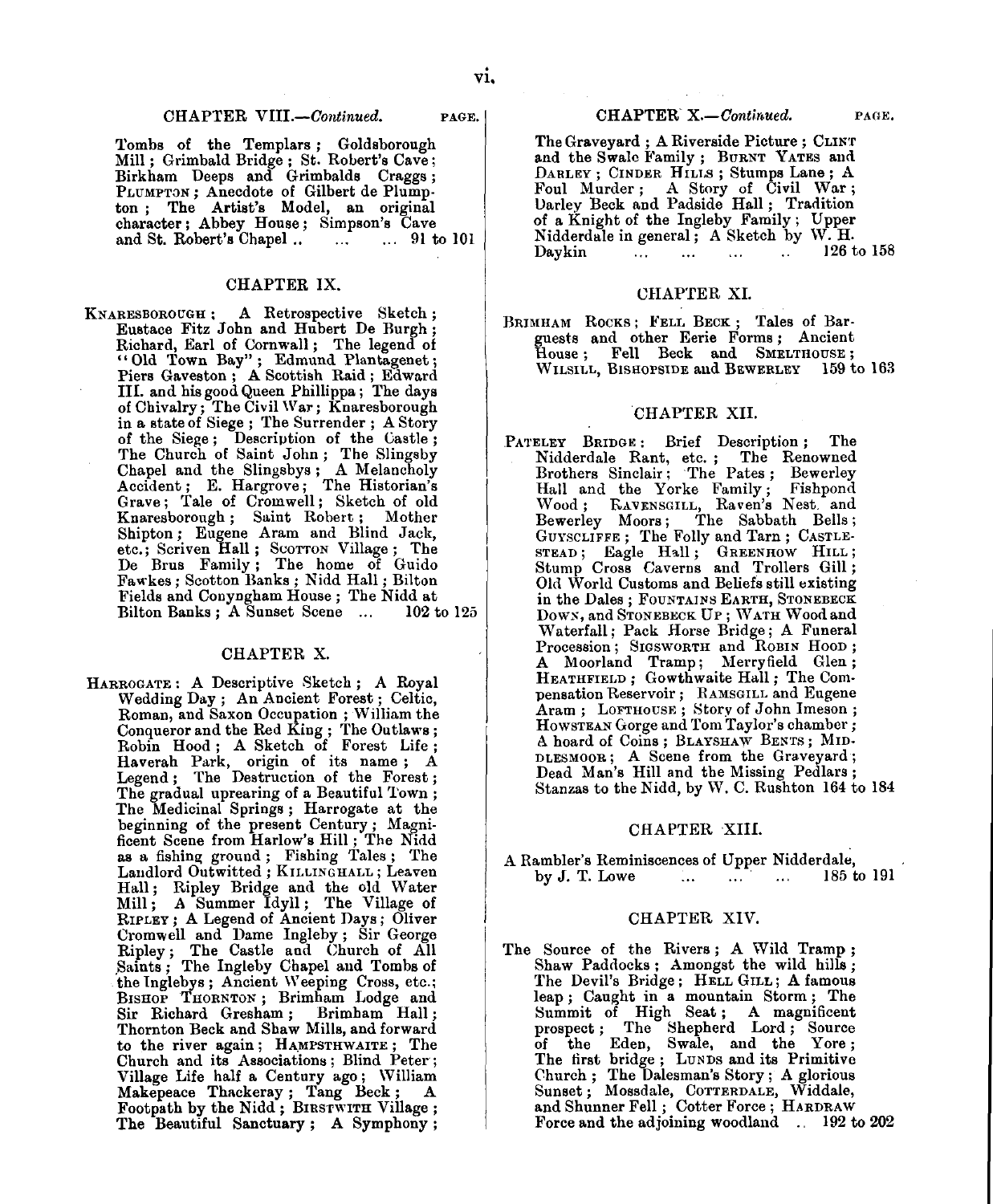# CHAPTER XV. PAGE.

**Round about Hawes, by Chas. Wilkinson; Brief** description: Pass ; MUKER-ON-SWALE ; Hardraw Falls; Cotter Foss and Mossdale

# CHAPTER XVI.

BAINBRIDGE : Memoir of old Forest *Days ;* The Horn Blower ; SEMMERDALE and SEMMER-WATER; ADDLEBROUGH; COUNTERSETT, a charming old Hamlet ; A Legend of Semmerwater ; Carr End ; Thwaite End ; Raydale House and its Ghost Stories ; Stalling Busk and Bardale Beck; Lost on Weatherfell; A Gloomy Tramp; Hawes on the eve of a<br>great Sheep Fair... ... ... ... 209 to 218 great Sheep Fair...

# CHAPTER XVII.

ASK RIGG and NAPPA ; Grangebeck and the Abbey of Fors ; Askrigg and Church of Saint Oswald ; Millbeck Force ; A Wild Sunset; The Garland Races ; The Manor of Worton and Village of THORNTON RUST; Nappa<br>Hall; Mary Stuart; A Legend of the<br>Metcalfs; A Story of Wood Hall; The<br>Tramp; Bear Park; Carperby and Aysgarth<br>Falls; The Bridge; The Upper Falls;<br>Church and Village; BISHOPDALE; Foss Gi The Devil's Hull: a Legend; NEWBIGGIN; Street Head, etc. .; THORALBY ; Littleburn House; A Village Merrymaking; WEST BURTON : a picturesque Village ; The Vale of Walden; The Temple; SINNINGTHWAITE;<br>WEST WITTON; The Church of St. The Church of St. Bartholomew ; Relics ; John James, F.S.A.<br>Edmund Loures ; The Village Feast : singular custom ; CHANTRY; PENHILL; Polly Peachum ; An Old Ford ; **THORESBY ;** Story of King Olaf ; Legend of a Treasure Trove; Bolton Castle : a Retrospect ; Queen Mary a Prisoner ; The Attempted Flight ; Lord Scrope ; The Nortons ; Death of Mary Stuart ; Castle, Bolton ; The Church of St. Oswald ; A Charming Vale ; REDMIRE Village ; A 19th Century Seer ; A Primitive Church ; Scarthe Nick, and the Village of PRESTON-UNDER-SCAR ; The Yore at Flood; Bolton Woods : a Glorious Scene ; Bolton Hall and the Powlets : a Singular Character ; WENSLEY ; A peaceful Village and its<br>Interesting Church ; Many Relics ; The Old<br>Elm Tree ; Drunken Barnaby ; The Shawl<br>LEYBURN, BELLERBY, HART LEAP WELL ; The Legend of HARMBY and its Buried The Legend of HARNET GUIRT TREASURE ; The Church of St. Michael ; Relics of the Past;<br>Church of St. Michael ; Relics of the Past;<br>John Hutchinson and Richard Hatfield; Sunset; MIDDLEHAM from the Meadows; A Dream of the Past: its Days of Prosperity; Warwick, the King Maker ; Review of Noble Owners ; Its decline ; The Castle and Village ; Ghilpatric, a Danish Chieftain ; An

Ancient Stronghold ; The Church of the Blessed Virgin and St. Alkeda ; Tomb of the Martyred Lady ; Memorial of Robert Thornton, 22nd Abbot of Jervaulx ; Middleham Moor Fair; COVERDALE; Braith-<br>waite Hall; A Solitary Wayfarer; Coverham Bridge ; Ruins of Coverham Abbey ; Coverham Church; "Lady Bab"; An Interesting<br>Companion; Homes of Famous Trainers; Birds Ridding ; A Sequestered Dell ; The Old Water Mill; CARLTON; HORSE HOUSE and BRADLEY ; WEST SCRAFTON ; A Magnificent Gorge; A Pretty Glen; The Thunderstorm and the Rainbow : a Glorious Scene; St. Simon 's Well ; EAST WITTON ; The Village Green ; A time-honoured Hamlet ; A neglected Graveyard ; A False Alarm : a Tale of the early years of this century ; Ulshaw Bridge ; St. Oswin, Prince of Deira ; Danby Mill ; The Meeting of the Waters ; Danby Hall, the Residence of Simon Thomas Scrope ; The Scrope Family ; A Famous Trial ; THORNTON STEWART ; An Interesting Church ; The Ruins of JervaulX ; The Prior and Jew : **a** Scene from " **Ivanhoe " ;** Kilgrim Bridge and its Legend  $\ldots$   $\ldots$   $\ldots$  219 to 274

# CHAPTER XVIII.

MASHAM : Early History ; Alan, Earl of Richmond ; Roger de Mowbray ; The Scropes of Masham and Upsall ; The Fairs ; Church of St. Mary; Remains of Ancient Cross<br>Numerous Relics; Graves of George Couit and Julius Cæsar Ibbetson; Clifton Castle; Low BURTON ; BiNso ; Aldborough **Hall ;** Ancient Entrenchments ; The River Burn; The Villages of HEALEY and **FEARBY ;** Remains of Druidism ; COLSTERDALE ; KIRK GILL ; A Mock Temple ; Grimes Gill Beck; Pott Beck ; ILTON : a Magnificent Prospect; Description ; HACKFALL : Enchanting Scenes; GREWELTHORPE and MICKLEY; TANFIELD<br>and the Marmions; A Martial Race; Tan-<br>field Church and the Marmion Tombs;<br>The Marmion Chantry; Matthew Beckwith<br>and Mr. Littleton; Slenningford Hall;<br>STAINLEY Village; EAST TANFIELD 275

#### CHAPTER XIX.

The Vale of **MOWBRAY ;** <sup>A</sup> **Rural Village ;** St. Michael 's Well ; King Edwin ; Reflections; WELL in Domesday Book; The Church; Interesting Interior ; The Hospital ; Ancient Cross ; Memory Pictures of Village Life 292 to 299

#### CHAPTER XX.

A Tramp through the Corn Country ; BEDALE; A Market Day ; Old Eli the Raven ; The Church ; Massive Tower ; Interior ; Interesting Relics ; The Hamlet of FIRBY : Snape